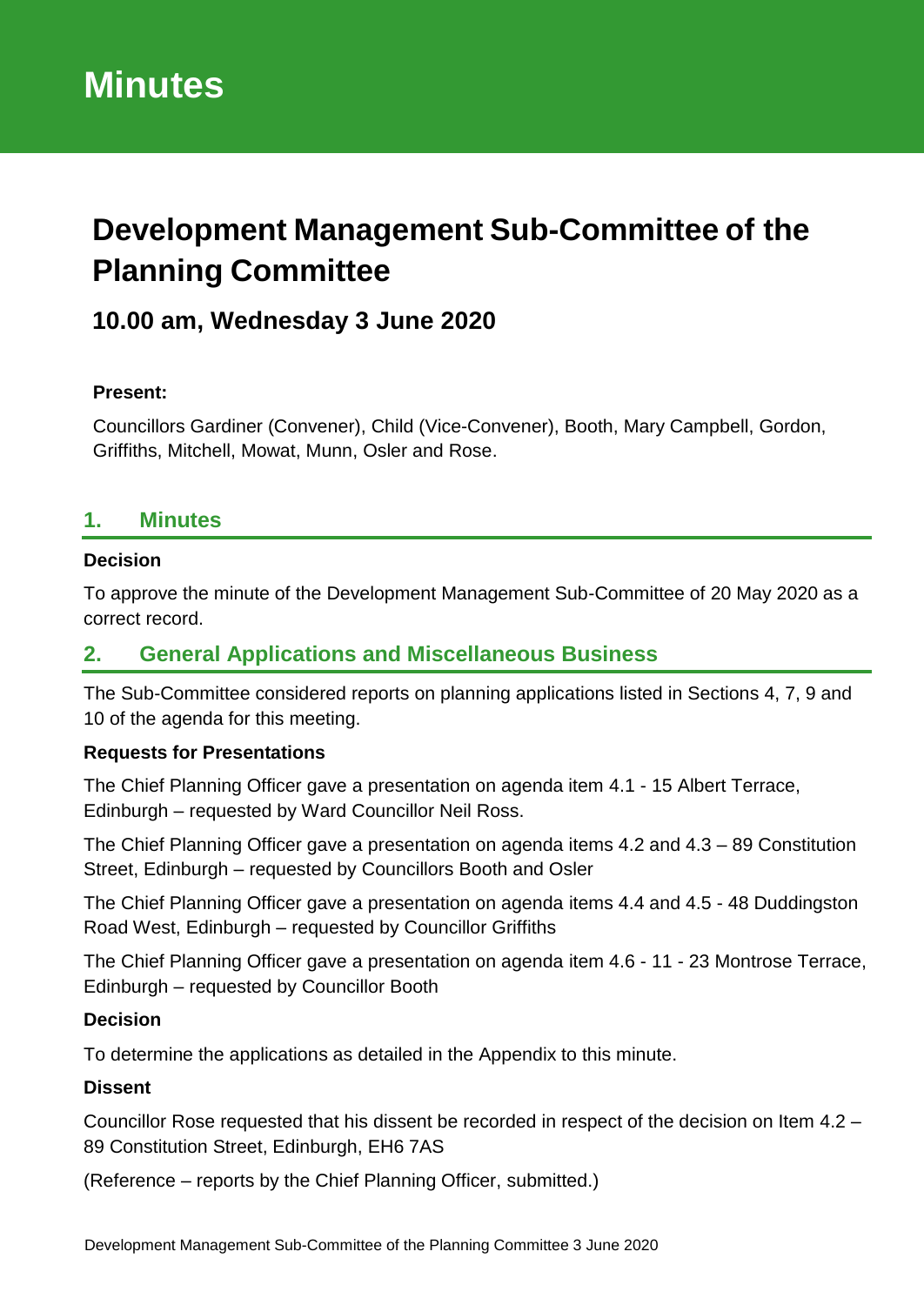# **3. 500 Gorgie Road, Edinburgh, EH11 3YJ**

Details were provided of proposals for planning permission for the development of former car park site to erect 35 flats with associated parking, access and services (as amended) application no 19/02560/FUL

The Chief Planning Officer gave details of the proposals and the planning considerations involved and recommended that the application be granted.

### **Motion**

To continue consideration of the application for 2 weeks for clarification on the proposed housing mix within the development.

moved by Councillor Gardiner, seconded by Councillor Booth

### **Amendment**

To grant planning permission subject to the conditions, reasons and informatives as set out in section 3 of the report by the Chief Planning Officer, an additional informative that car parking should be moved to the east of the site to create more amenity space next to the dwellings and referral to Scottish Ministers.

moved by Councillor Child, seconded by Councillor Mowat

# **Voting**

| For the motion:   | - | 5 votes |
|-------------------|---|---------|
| For the amendment | - | 6 votes |

(For the motion: Councillors Gardiner (Convener), Booth, Mary Campbell, Gordon and Munn.

For the amendment: Councillors Child, Griffiths, Mitchell, Mowat, Osler and Rose.)

# **Decision**

To grant planning permission subject to the conditions, reasons and informatives as set out in section 3 of the report by the Chief Planning Officer, an additional informative that car parking should be moved to the east of the site to create more amenity space next to the dwellings and referral to Scottish Ministers.

(Reference – report by the Chief Planning Officer, submitted.)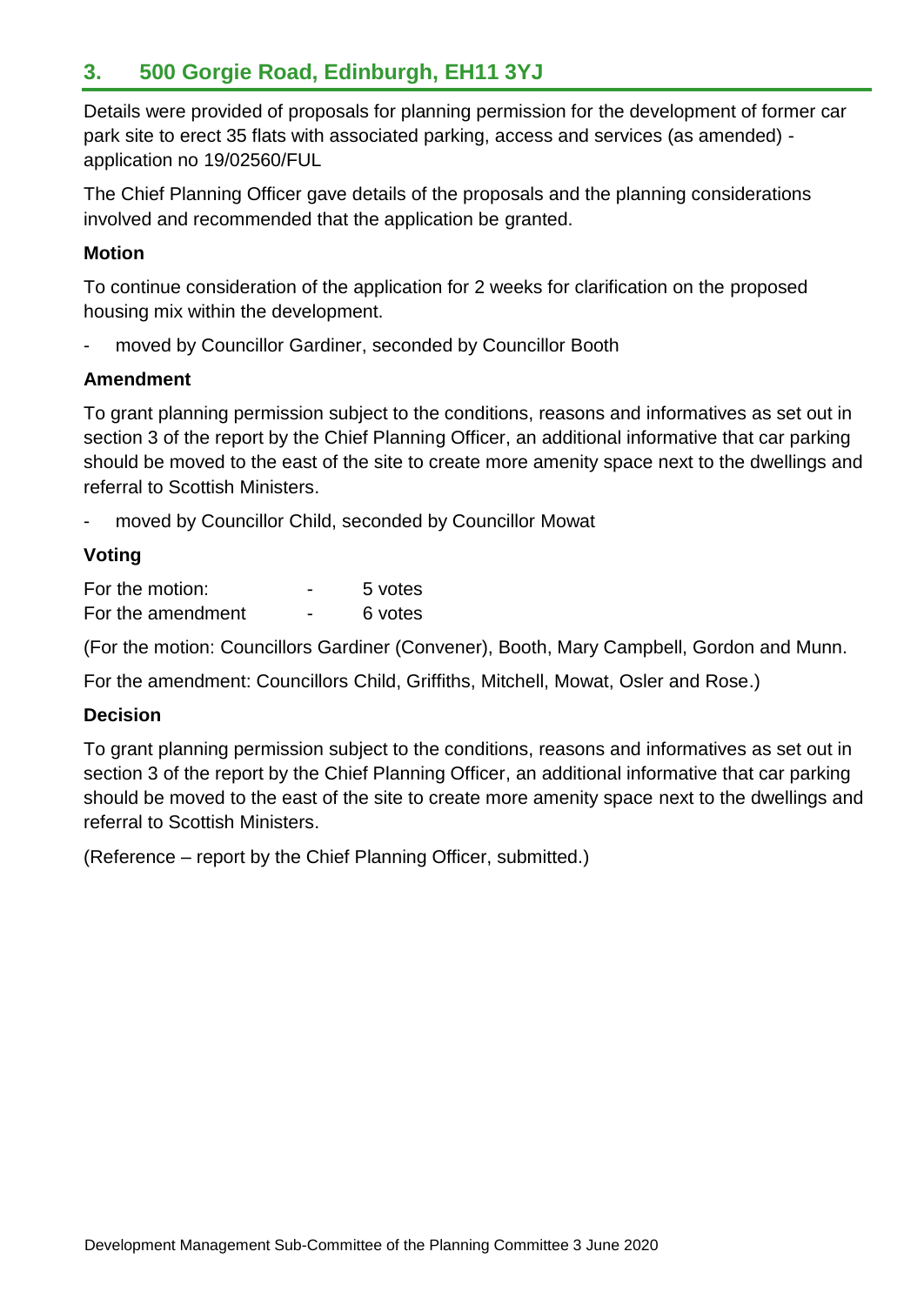# **Appendix**

| Agenda Item No. /<br><b>Address</b>                                                                                | <b>Details of Proposal/Reference No</b>                                                                                                                                                                                | <b>Decision</b>                                                                                                                                                         |
|--------------------------------------------------------------------------------------------------------------------|------------------------------------------------------------------------------------------------------------------------------------------------------------------------------------------------------------------------|-------------------------------------------------------------------------------------------------------------------------------------------------------------------------|
| Note: Detailed conditions/reasons for the following decisions are contained in the statutory<br>planning register. |                                                                                                                                                                                                                        |                                                                                                                                                                         |
| 4.1 - 15 Albert<br><b>Terrace, Edinburgh</b><br><b>EH10 5EA</b>                                                    | Proposed formation of a new door<br>opening to access roof terrace with<br>barrier and new glazed opening<br>giving access to garden. Change<br>existing ground floor windows to<br>door - application no 20/00593/FUL | To GRANT planning permission<br>subject to the conditions, reasons<br>and informatives as set out in<br>section 3 of the report by the<br><b>Chief Planning Officer</b> |
| 4.2 - 89 Constitution<br><b>Street, Edinburgh</b><br><b>EH6 7AS</b>                                                | Proposed change of use from<br>existing offices to form 9 new<br>dwelling flats - application no<br>20/00272/FUL                                                                                                       | To REFUSE planning permission<br>on the grounds that the<br>application is contrary to Local<br>Development Plan Policy Hou 5<br>$(a)$ and $(c)$ .<br><b>Dissent</b>    |
|                                                                                                                    |                                                                                                                                                                                                                        | Councillor Rose requested that<br>his dissent be recorded in respect<br>of this decision                                                                                |
| 4.3 - 89 Constitution<br><b>Street, Edinburgh</b><br><b>EH6 7AS</b>                                                | Proposed change of use from<br>existing offices to form 9 new<br>dwelling flats - application no<br>20/00271/LBC                                                                                                       | To GRANT listed building<br>consent subject to the conditions,<br>reasons and informatives as set<br>out in section 3 of the report by<br>the Chief Planning Officer.   |
| 4.4 - 48 Duddingston<br><b>Road West,</b><br><b>Edinburgh EH15 3PS</b>                                             | Erection of 7 residential dwellings<br>with driveways, associated<br>infrastructure, hard and soft<br>landscaping (as amended) -<br>application no 19/05014/FUL                                                        | To GRANT planning permission<br>subject to the conditions, reasons<br>and informatives as set out in<br>section 3 of the report by the<br>Chief Planning Officer.       |
| 4.5 - 48 Duddingston<br><u>Road West,</u><br><b>Edinburgh EH15 3PS</b>                                             | Proposed demolition of garage and<br>rear boundary wall and part<br>demolition of boundary wall -<br>application no 19/05013/LBC                                                                                       | To GRANT listed building<br>consent subject to the<br>informatives as set out in section<br>3 of the report by the Chief<br>Planning Officer.                           |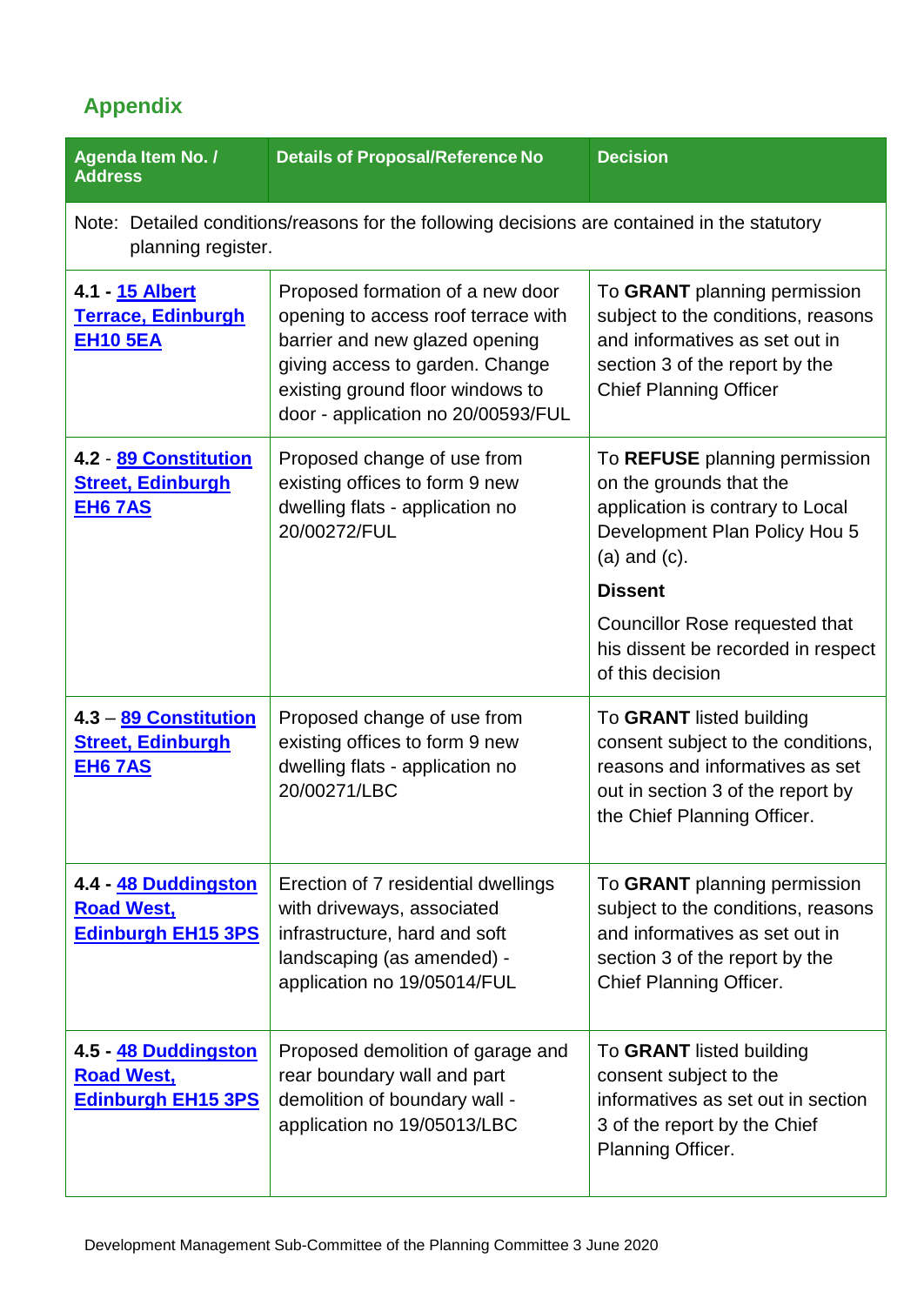| Agenda Item No. /<br><b>Address</b>                                  | <b>Details of Proposal/Reference No</b>                                                                                                                                                                                                           | <b>Decision</b>                                                                                                                                                                                                                                                                                                                                                                                                                                                                                                                                                                                                                   |
|----------------------------------------------------------------------|---------------------------------------------------------------------------------------------------------------------------------------------------------------------------------------------------------------------------------------------------|-----------------------------------------------------------------------------------------------------------------------------------------------------------------------------------------------------------------------------------------------------------------------------------------------------------------------------------------------------------------------------------------------------------------------------------------------------------------------------------------------------------------------------------------------------------------------------------------------------------------------------------|
| 4.6 - <u>11 - 23</u><br><b>Montrose Terrace,</b><br><b>Edinburgh</b> | Proposed purpose-built student<br>accommodation development with<br>community space, associated<br>infrastructure and amenity space,<br>bicycle parking, landscaping and<br>upgrade of pedestrian path and<br>steps - application no 20/00496/FUL | To GRANT planning permission<br>subject to the conditions, reasons<br>and informatives as set out in<br>section 3 of the report by the<br>Chief Planning Officer and an<br>additional condition outlining that,<br>notwithstanding what is shown on<br>the approved drawings, the cycle<br>parking provision is not approved<br>and further details on cycle<br>parking provision which complies<br>with the Council's LDP policies,<br>read in conjunction with the<br>guidance shall be submitted for<br>approval by the planning authority<br>and implemented prior to first<br>occupation of the building hereby<br>approved. |
| 4.7 - 11 - 23 Montrose<br><b>Terrace, Edinburgh</b>                  | Proposed removal of rubble wall,<br>steps, railing and gate and<br>rebuilding of stone steps as part of<br>redevelopment of site and re-<br>provision of pedestrian route -<br>application no 20/00497/LBC                                        | To GRANT listed building<br>consent subject to the<br>informatives as set out in section<br>3 of the report by the Chief<br><b>Planning Officer</b>                                                                                                                                                                                                                                                                                                                                                                                                                                                                               |
| $4.8 - 11 - 23$<br><b>Montrose Terrace,</b><br><b>Edinburgh</b>      | Complete demolition of a wall in a<br>Conservation Area - application no<br>20/00498/CON                                                                                                                                                          | To GRANT conservation area<br>consent subject to the<br>informatives as set out in section<br>3 of the report by the Chief<br><b>Planning Officer</b>                                                                                                                                                                                                                                                                                                                                                                                                                                                                             |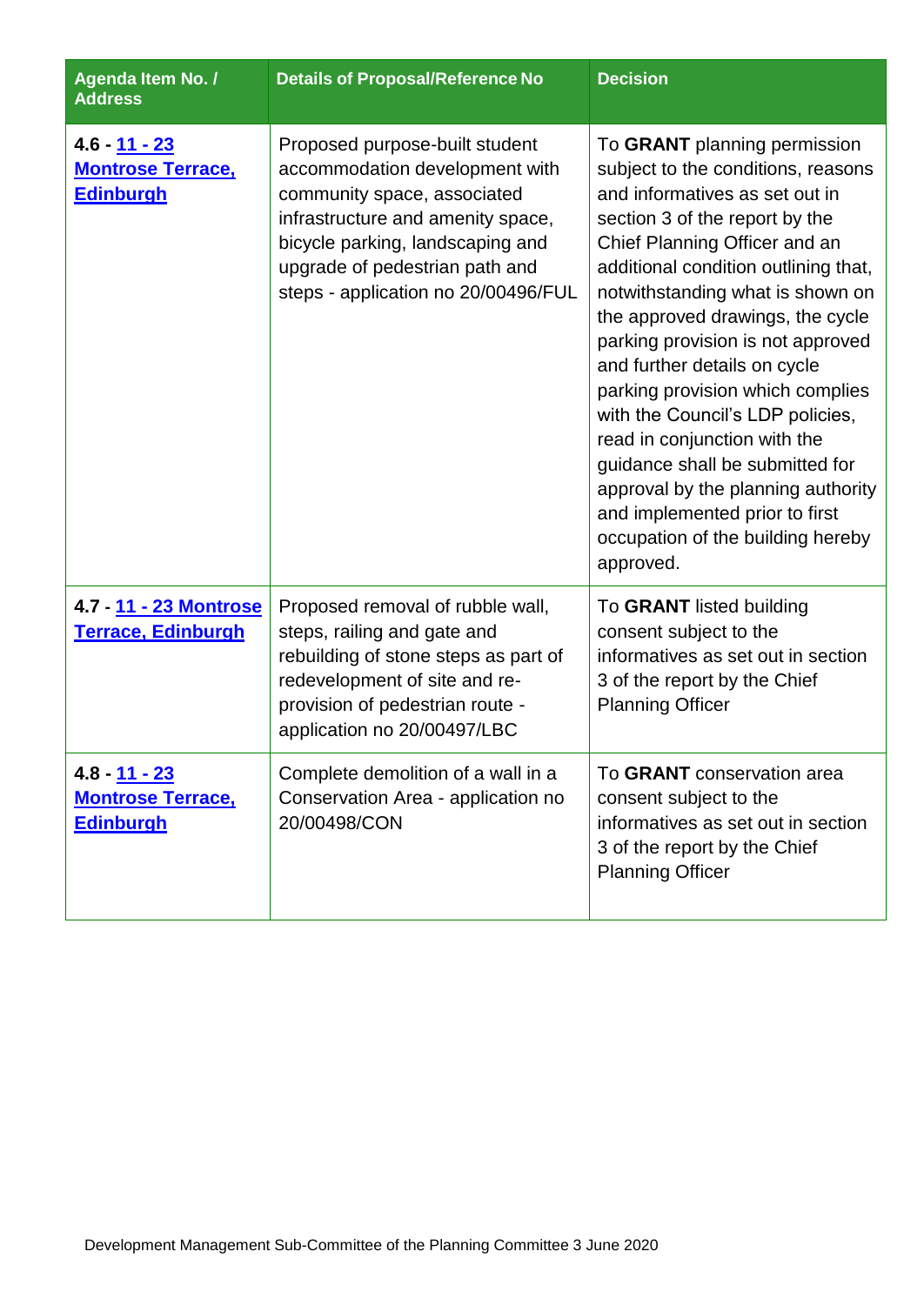| Agenda Item No. /<br><b>Address</b>                                                                                                                                                                                                                                | <b>Details of Proposal/Reference No</b>                                                                                                                                              | <b>Decision</b>                                                                                                                                                                                                                                                                                                                                                                  |
|--------------------------------------------------------------------------------------------------------------------------------------------------------------------------------------------------------------------------------------------------------------------|--------------------------------------------------------------------------------------------------------------------------------------------------------------------------------------|----------------------------------------------------------------------------------------------------------------------------------------------------------------------------------------------------------------------------------------------------------------------------------------------------------------------------------------------------------------------------------|
| 7.1 - 500 Gorgie<br>Road, Edinburgh,<br><b>EH11 3YJ</b>                                                                                                                                                                                                            | Proposed development of former<br>car park site to erect 35 flats with<br>associated parking, access and<br>services (as amended) - application<br>no 19/02560/FUL                   | To GRANT planning permission<br>subject to the conditions, reasons<br>and informatives as set out in<br>section 3 of the report by the<br>Chief Planning Officer, an<br>additional informative that car<br>parking should be moved to the<br>east of the site to create more<br>amenity space next to the<br>dwellings and referral to Scottish<br>Ministers.<br>(on a division) |
| 9.1 - Forthcoming<br>application by Hero<br><b>Catalyst Hospitality</b><br><b>Ventures (Elgin</b><br><b>House Edin.) Ltd. for</b><br><b>Proposal of</b><br><b>Application Notice at</b><br><b>Elgin House, 20</b><br><b>Haymarket Yards,</b><br><b>Edinburgh -</b> | Proposed Demolition and Re-<br>development of Site for a mix of<br>uses including office (class 4), hotel<br>(class 7) and student<br>accommodation - application no<br>20/01591/PAN | 1)<br>To note the key issues at<br>this stage.<br>2)<br>To take into account the<br>following issues:<br>Safe connectivity into<br>the wider urban<br>structure for<br>pedestrians and<br>cyclists, including a<br>safe cycle route in and<br>out of the<br>development.<br>To work with other<br>developers in the<br>vicinity to enhance<br>connectivity                       |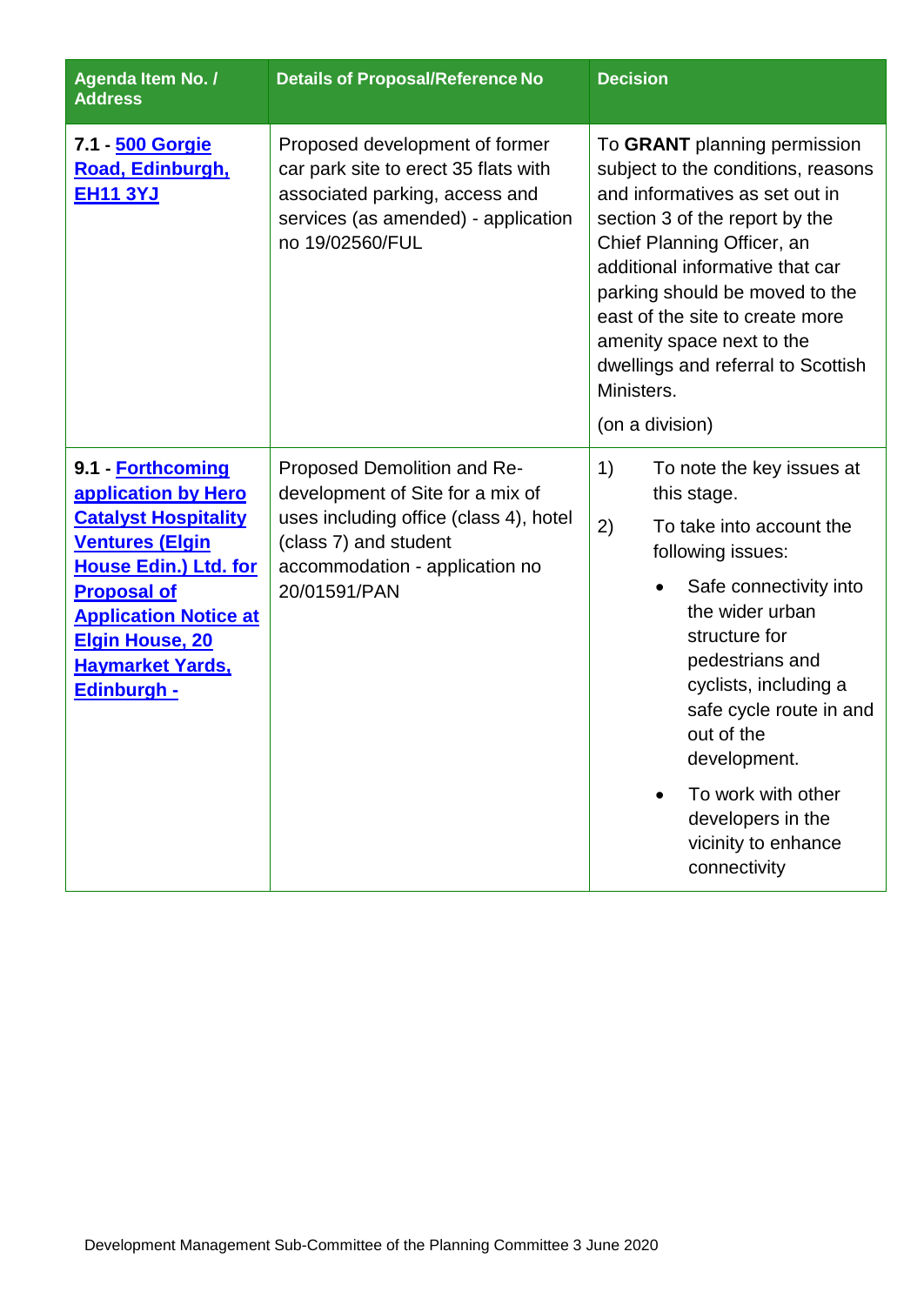| Agenda Item No. /<br><b>Address</b>                                                                                                                                                                          | <b>Details of Proposal/Reference No</b>                                                                                                                                                                                                                                                                                                                                                                                                                                                                                 | <b>Decision</b>                                                                                                                                                                                                                                                                                                                                                                        |
|--------------------------------------------------------------------------------------------------------------------------------------------------------------------------------------------------------------|-------------------------------------------------------------------------------------------------------------------------------------------------------------------------------------------------------------------------------------------------------------------------------------------------------------------------------------------------------------------------------------------------------------------------------------------------------------------------------------------------------------------------|----------------------------------------------------------------------------------------------------------------------------------------------------------------------------------------------------------------------------------------------------------------------------------------------------------------------------------------------------------------------------------------|
| 9.2 - Forthcoming<br>application by Drum<br><b>(Steads Place) Ltd</b><br>and CAMVO 123<br><b>LTD.</b> for Proposal of<br><b>Application Notice at</b><br>106 - 162 Leith Walk,<br><b>Edinburgh EH6 5DX -</b> | Proposed Demolition of Industrial<br>Units and Development of<br>Residential Led Uses, Retention of<br>existing 2-Storey Sandstone<br>Building with Potential to Include<br>Class 1 (Shops), Class 2 (Financial<br>Professional and Other Services),<br>Class3 Food and Drink), CLASS 4<br>(Business), Class 10 (Non-<br><b>Residential Institutions) Class 11</b><br>(Assembly and Leisure) and Sui<br>Generis Uses, With Associated<br>Landscaping, Open Space and<br>Infrastructure - application no<br>20/01447/PAN | 1)<br>To note the key issues at<br>this stage.<br>2)<br>To take into account the<br>following issues:<br>that the applicant<br>should undertake<br>online consultation<br>events in the light of<br>the current restrictions<br>as a result of the<br>Coronavirus<br>pandemic.<br>Engagement with the<br>$\bullet$<br>Save Leith Walk and<br><b>Our Leith Walk</b><br>campaign groups. |
| 10.1<br>Corstorphine<br>Hospital, 136<br>Corstorphine Road,<br>Edinburgh EH12 6TT                                                                                                                            | Re-development of the former<br>Corstorphine Hospital to form 76<br>residential apartments (including 44<br>new build apartments) and<br>associated community hub,<br>vehicular access, car parking and<br>landscape works (as amended) -<br>application no 17/04137/FUL                                                                                                                                                                                                                                                | To note that this application was<br><b>Granted</b> by the Chief Planning<br><b>Officer under Extended</b><br><b>Delegated Authority</b>                                                                                                                                                                                                                                               |
| 10.2<br>65, 67 And 69<br>Cowgate, Edinburgh<br>EH1 1JW                                                                                                                                                       | Change of use from temporary arts<br>venue to hotel, bar/restaurant and<br>function room; alterations to form<br>new hotel, bar/restaurant retaining<br>existing nightclub; alterations and<br>erection of two kitchen extract ducts<br>- application no 19/03174/FUL                                                                                                                                                                                                                                                   | To note that this application was<br><b>Granted</b> by the Chief Planning<br><b>Officer under Extended</b><br><b>Delegated Authority</b>                                                                                                                                                                                                                                               |
| 10.3<br>65, 67 And 69<br>Cowgate, Edinburgh<br>EH1 1JW                                                                                                                                                       | External and internal alterations to<br>convert from temporary arts venue<br>to hotel, bar/restaurant and function<br>room - application no 19/03175/LBC                                                                                                                                                                                                                                                                                                                                                                | To note that this application was<br><b>Granted</b> by the Chief Planning<br><b>Officer under Extended</b><br><b>Delegated Authority</b>                                                                                                                                                                                                                                               |